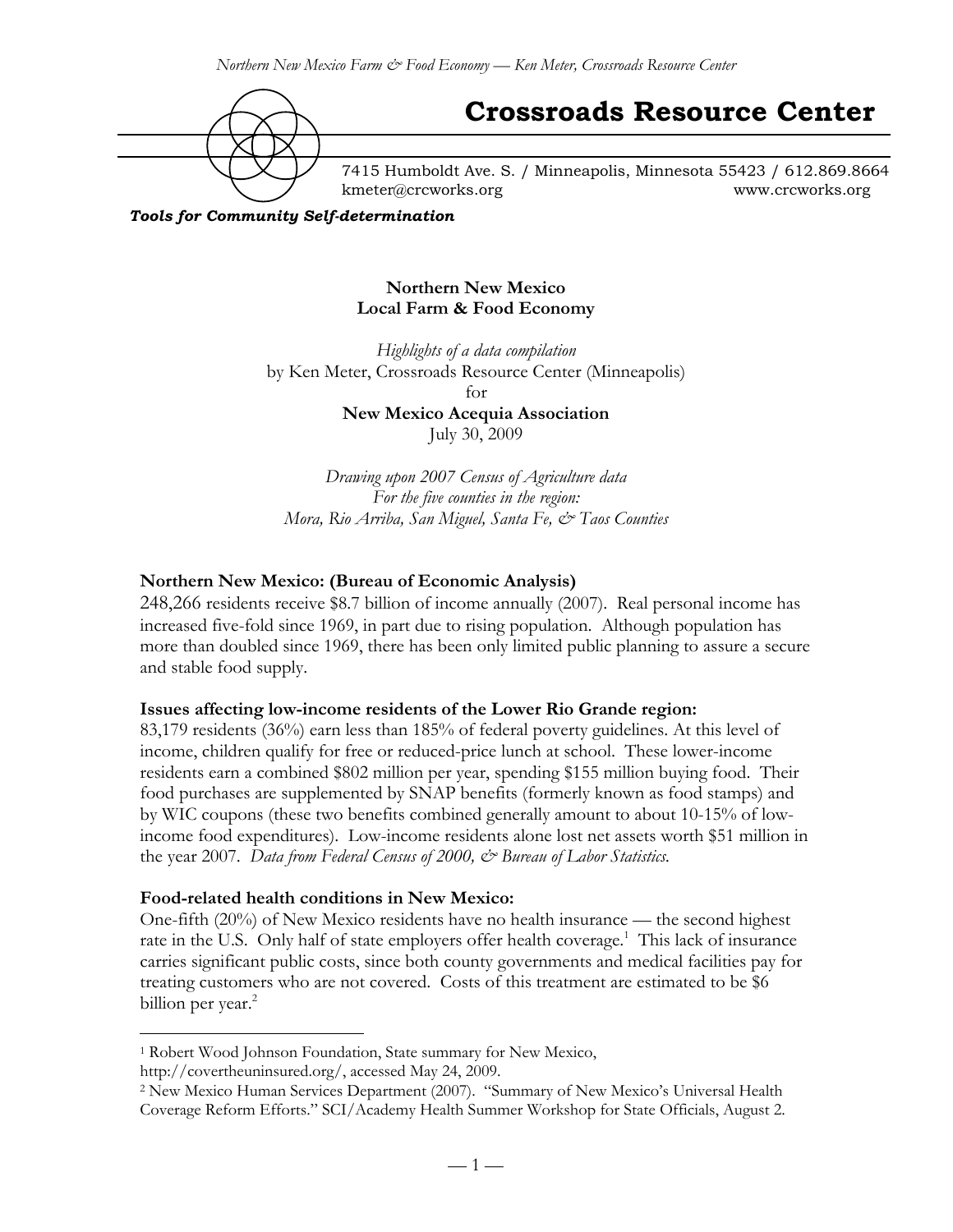Food has become a leading cause of death in the U.S, rivaling tobacco. A high-calorie diet, combined with a lack of exercise, accounts for one-fifth of the annual deaths in the U.S.<sup>3</sup> Six of the fifteen leading causes of death are related to poor diet and low physical activity.<sup>4</sup>

60% of New Mexico residents are overweight or obese, with one-third (34%) overweight and more than one-quarter (26%) obese. Nearly four of every five state residents (78%) eat fewer fruits and vegetables that nutritionists recommend (five servings per day), and 22% report they have no physical activity. 7.8% of state residents have been diagnosed with diabetes. *Source: Centers for Disease Control.*

# **The region's ranches and farms (U.S. Census of Agriculture, 2007)**

*Agriculture Census data for 2007 were released February 4, 2009. Note that the Census of Agriculture uses the term "farm" to include both ranches and farms.*

# *Land:*

 $\overline{a}$ 

- The Northern New Mexico region has 3,792 ranches and farms, 18% of New Mexico's ranches and farms.
- This is 32% more ranches and farms than were counted in the 2002 census. *One important reason for the increase in the number of farms is better Census reporting of farms in limited-resource communities, especially on Pueblos and tribal lands.*
- With 5.6 million acres, the region has 13% of the state's farmland.
- Average value of land and buildings per farm is \$674,439 just under the state average.
- The most prevalent farm size is 10-49 acres, with 1,073 farms (28%).
- Next most prevalent is 1-9 acres, with 745 farms (20%).
- Two-thirds of the region's farms are less than 180 acres.
- 516 farms  $(14\%)$  are 1,000 acres or more.
- The northern region has 242,100 acres of cropland (10% of New Mexico's).
- 60,347 acres (25%) of this cropland is harvested.
- Half of the region's cropland is irrigated (121,642 acres).
- This is half of the irrigated land in the state of New Mexico, and one-quarter of the state's farms with irrigation. It is not clear how completely the Census of Agriculture counts *acequia* irrigation in this total.
- 375 of the region's farms use irrigation water from the Bureau of Reclamation (12% of New Mexico's).

Viewed May 24, 2009, at www.statecoverage.org/files/2007\_SCI\_Summer\_Meeting\_Esquibel.ppt . 3 McGinnis, J.M. & W.H. Foege (1993). "Actual causes of death in the United States." *JAMA*

<sup>270(18):2207-12;</sup> and Mokdad, A.H, J.S. Marks, D.F. Stroup, & J.l. Gerberding (2000). "Actual causes of death in theUnited States." *JAMA* 291(10):1238-45 [with published corrections in *JAMA* (2005), 293(3), 293-294.]

<sup>4</sup> Heron M., D.L. Hoyert, J. Xu, C. Scott, & B. Tejada (2008). *Deaths: preliminary data for 2006.* National Vital Statistics Report 56:16. http://www.cdc.gov/ nchs/data/nvsr/nvsr56/nvsr56\_16.pdf.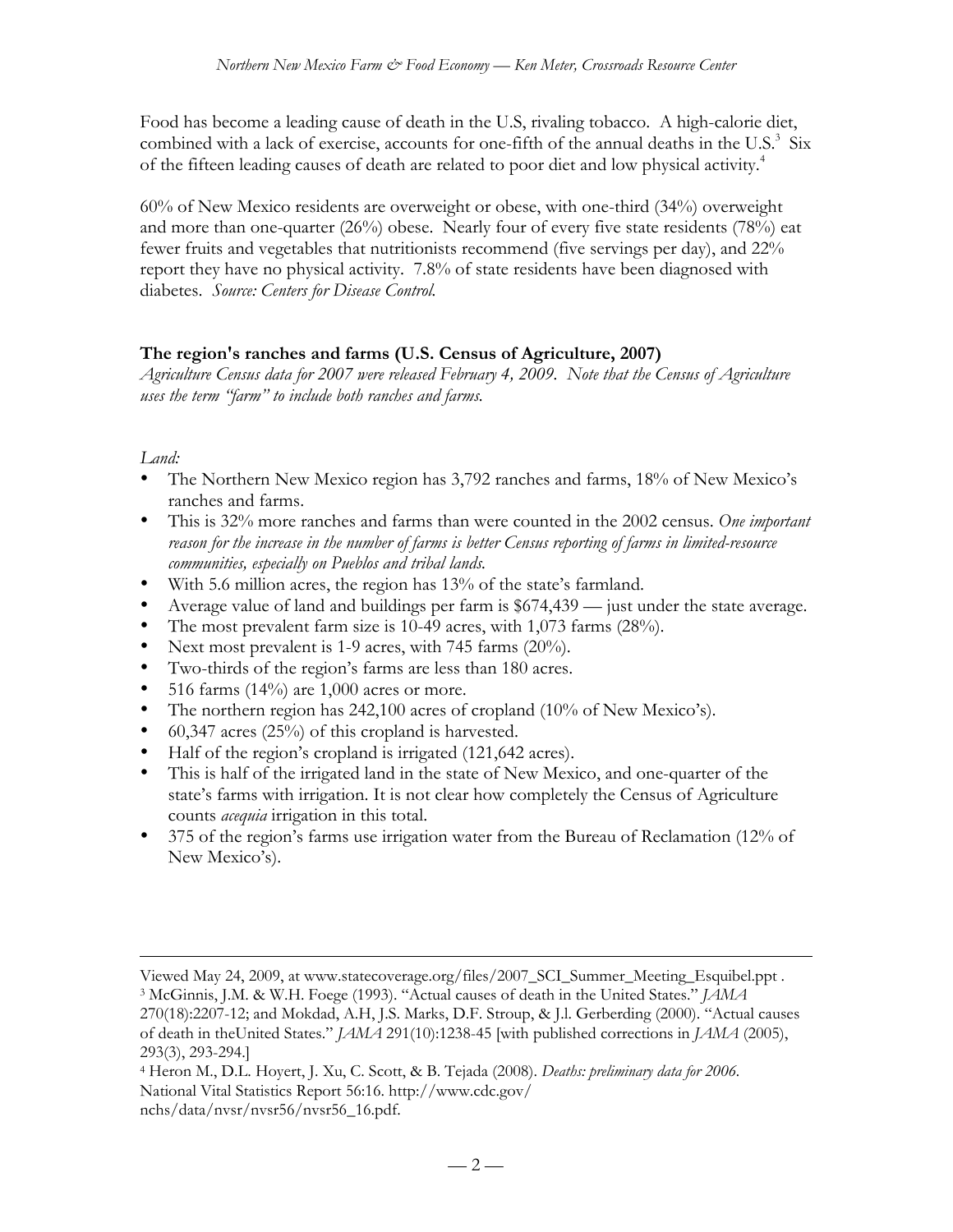*Sales:*

- Cash receipts for all ranchers and farmers in the region in 2007 were \$56 million *[Note that these figures may differ from Bureau of Economic Analysis data, below]*.
- These sales were 7% above 2002 levels.
- This amounted to 3% of New Mexico's agricultural sales.
- Of total sales in the region, \$38 million (68%) were sales of livestock and related products.
- Another \$18 million (32%) of crops was sold.
- Crop sales were 35% higher than in 2002.
- The number of farms selling crops rose 135% from 2002 to 2007.
- 1,860 farms sold livestock, poultry and their products, an increase of 37% over 1,359 farms in 2002.
- However, total sales of livestock and products fell 3% from \$39 million to \$38 million.
- Cost of producing all commodities was \$69 million.
- This results in a loss from production of farm commodities of \$13 million in 2007.
- Production costs were 26% higher in 2007 than they had been in 2002.
- Largest cost of production was feed costs, at \$9.9 million. Labor costs ranked second, at \$9.7 million. Supplies cost farmers and ranchers \$9.4 million. Fuel and oil cost \$9.4 million. Depreciation write-offs totaled \$8.6 million. Costs of purchasing livestock totaled \$6 million. Interest on farm debt cost farmers and ranchers \$5.8 million.
- 3,068 (81%) of the region's farms sold less than \$10,000 of products in 2007.
- $$6.2$  million  $-12\%$  of the region's farm sales  $-$  are earned by these farmers selling less than \$10,000 of products.
- 637 farms selling \$10,000 to \$99,999 of farm products sold \$16.8 million, 33% of the region's commodities.
- 17 larger farms selling over \$500,000 of commodities sold \$16.5 million, 32% of the region's farm products.
- Farmers received \$1.3 million in federal subsidies in 2007. *[Note that these figures may differ from Bureau of Economic Analysis data, below]*.
- Farmers earned another \$6.5 million of farm-related income.
- One of every six farmers in the regions lists farming as their primary income.
- The Agriculture census lists 252 farms in the region that engage in value-added processing on their farms. This is 29% of all the farms in the state that add value to farm products.
- 72% (2,721) of the region's farms reported net losses in 2007, after subsidies are taken into account. This is greater than the New Mexico average of 65%.

**Principal Products** *(\*Sales data for many of these and other products is suppressed by USDA to protect confidentiality):*

|             | \$ millions |
|-------------|-------------|
| Cattle      | $35*$       |
| Ornamentals | 5∗          |
| Forage      | 5*          |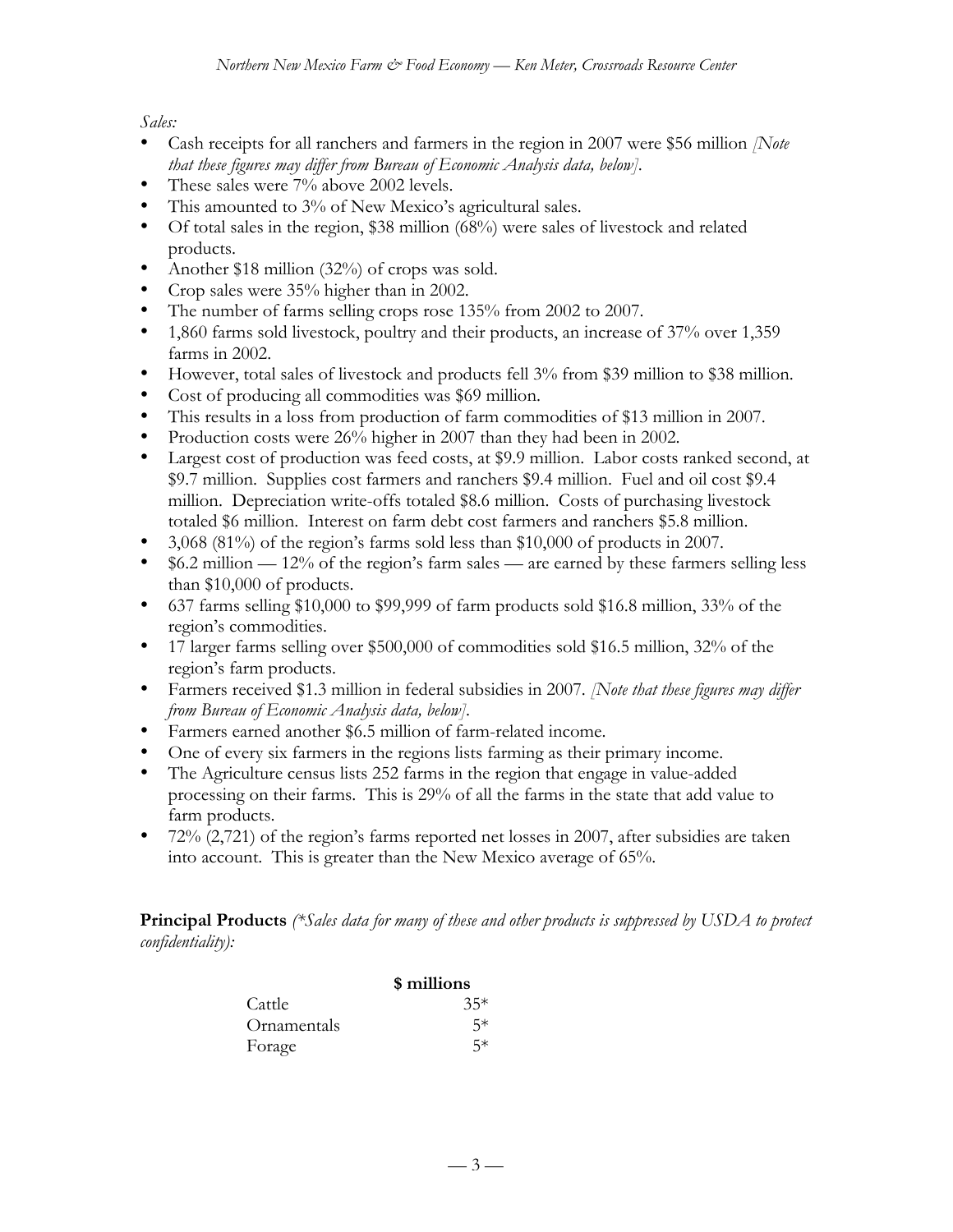# *Cattle & Dairy:*

- 1,889 farms held an inventory of 98,224 cattle, 6% of the state's cattle inventory.
- Of these animals, 62,431 were beef cattle.
- 26 farms raised 58 dairy cows.
- 1,395 farms sold 56,190 cattle in 2007,  $6\%$  of the state's sales.
- The number of farms selling cattle and calves rose 28% from 1,087 to 1,395 from 2002 to 2007.
- Cattle sales fell 1%, however, from \$35.2 million to \$34.8 million, over those five years.
- 18 farms in the region raised dairy cows, compared to 1 farm in 2002.
- Dairy sales totaled \$150,000.
- 10 farms raised 113,043 tons of corn for silage on 4,370 acres.
- 1,732 farms raised 103,420 tons of forage crops on 52,712 acres.
- 881 farms sold forage crops in 2007, earning more than \$5 million. *Sales data were suppressed in several counties, so this total is low.*
- This was a 241% increase in the number of farms selling forage since 2002.

# *Other livestock & animal products:*

- The number of farms selling hogs and pigs rose 31% since 2002.
- 72 farms hold an inventory of 172 hogs and pigs.
- 55 farms sold a total of 226 hogs and pigs.
- Hog and pig sales total \$26,000, one thousand less than in 2002.
- Sheep or lambs are raised by 233 farms, which hold 7,416 animals.
- 29% more farms sold sheep, goats and their products (234 in 2007 from 182 in 2002).
- 347 farms have laying hens, and hold an inventory of 8,647 birds.
- 308 farms raise poultry and eggs, 27% of New Mexico's poultry farms.
- This is a 280% increase over the 2002 level of 81 farms.
- Poultry sales totaled \$278,000.
- 228 farms sold horses, 16% over 196 in 2002.
- Horse sales rose 23% to \$786,000.

# *Grains, dry edible beans, oil crops, and others:*

- 85 farms raised grains, oilseeds, dry beans, and peas, an increase of 467% over the 15 farms who raised these crops in 2002.
- However, sales of these products plummeted 97%, from \$5.6 million to \$162,000.
- 22 farms raised corn for grain on 155 acres, producing 10,933 bushels, and selling \$2,000 worth in 2007.
- Wheat was raised on 12 farms. 11,909 bushels were raised on 448 acres.
- Sales of wheat totaled \$68,000.
- This included 5,077 acres of winter wheat, and 6,832 acres of spring wheat.
- 13 farms raised oats for grain on 171 acres. This is 29% of New Mexico's oat farms.
- Oat production of 6,649 bushels was 40% of the state's crop.
- 55 farms (31% of state's bean farms) raised edible dry beans.

# *Ornamental & Nursery Crops:*

• 70 farms sold \$5.4 million of nursery, ornamental, or greenhouse crops.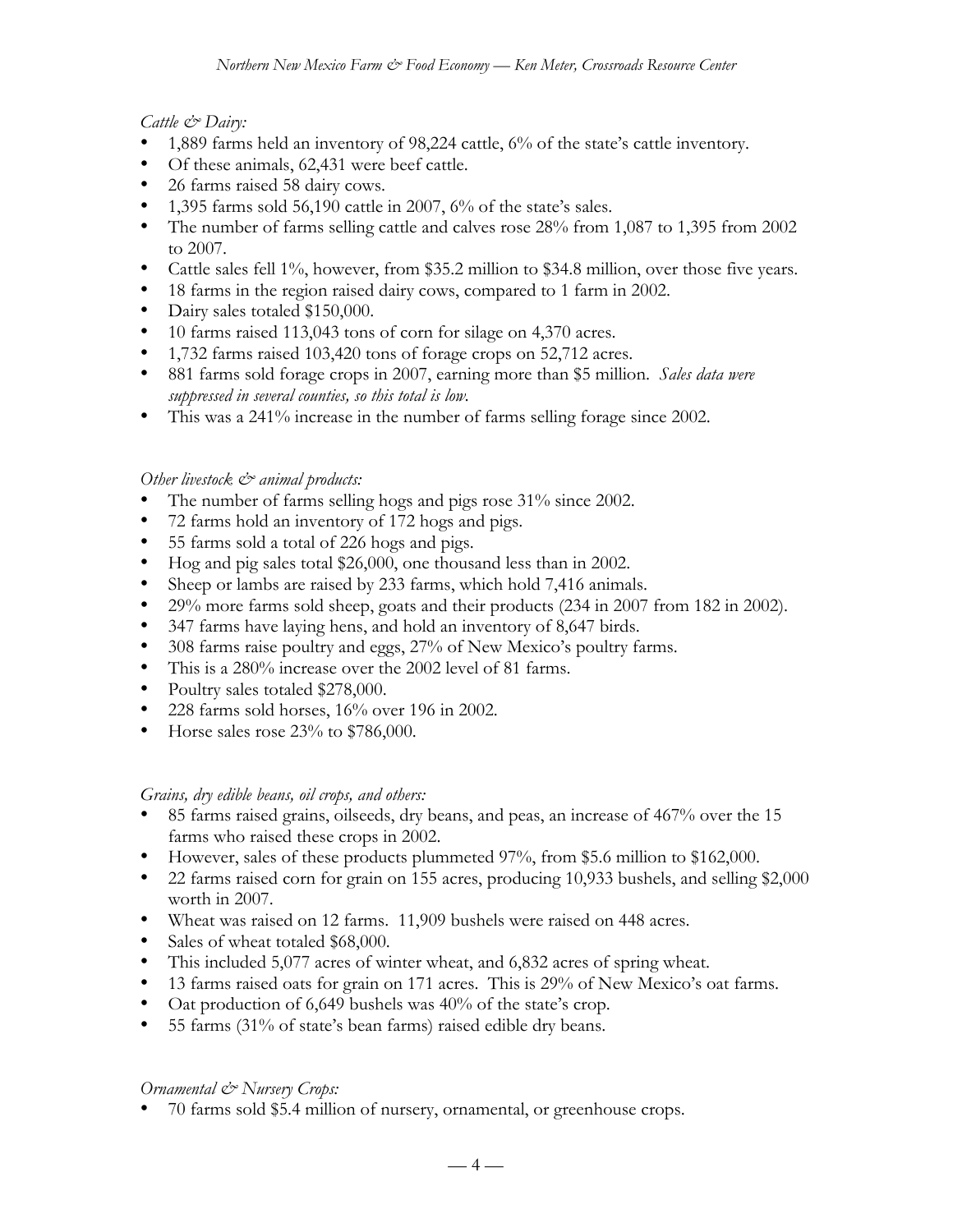• This is a 52% increase in the number of farms since 2002.

*Vegetables & melons (some farmers state that Ag Census data does not fully represent vegetable production):*

- 275 farms raised vegetables. *Acreage data were suppressed for Rio Arriba and Santa Fe counties by USDA to protect confidentiality.*
- 250 of these farms reported vegetable sales, an increase of 324% over the 59 farms that sold vegetables in 2002.
- *Vegetables sales data were suppressed for San Miguel and Taos counties by USDA to protect confidentiality.*
- Most of the vegetable acreage in the region is devoted to sale of fresh products, rather than for processing, but at least 39 farms in the region plant for processing.
- 30 of the region's farms raised potatoes.

#### **Detailed list of vegetables harvested in 2007, as recorded by the Agriculture Census:**

*Note: (D) means data suppressed by USDA to protect confidentiality; (Z) means less than half of an acre.*

#### **Mora County**

|                     |       | Harvested |
|---------------------|-------|-----------|
|                     | Farms | acres     |
| Broccoli            |       |           |
| Cabbage, Head       |       |           |
| Cauliflower         |       |           |
| Cucumbers & Pickles |       |           |
| Garlic              | 2     |           |
| Peas, Green         | 2     |           |
| Potatoes            | 2     |           |
| Pumpkins            | 2     |           |
| Spinach             |       |           |
| Sweet Corn          |       |           |
|                     |       |           |

#### **Rio Arriba County**

|                     |       | Harvested                  |
|---------------------|-------|----------------------------|
|                     | Farms | acres                      |
| Asparagus           | 9     | 6                          |
| Beans, Snap         | 16    | D                          |
| <b>Beets</b>        | 3     | 1                          |
| Broccoli            |       |                            |
| Cabbage, Head       | 3     | 2                          |
| Cantaloupes         | 35    |                            |
| Carrots             | 11    | 2                          |
| Collards            | 2     | $\left( \mathrm{D}\right)$ |
| Cucumbers & Pickles | 46    | 14                         |
| Eggplant            | 3     |                            |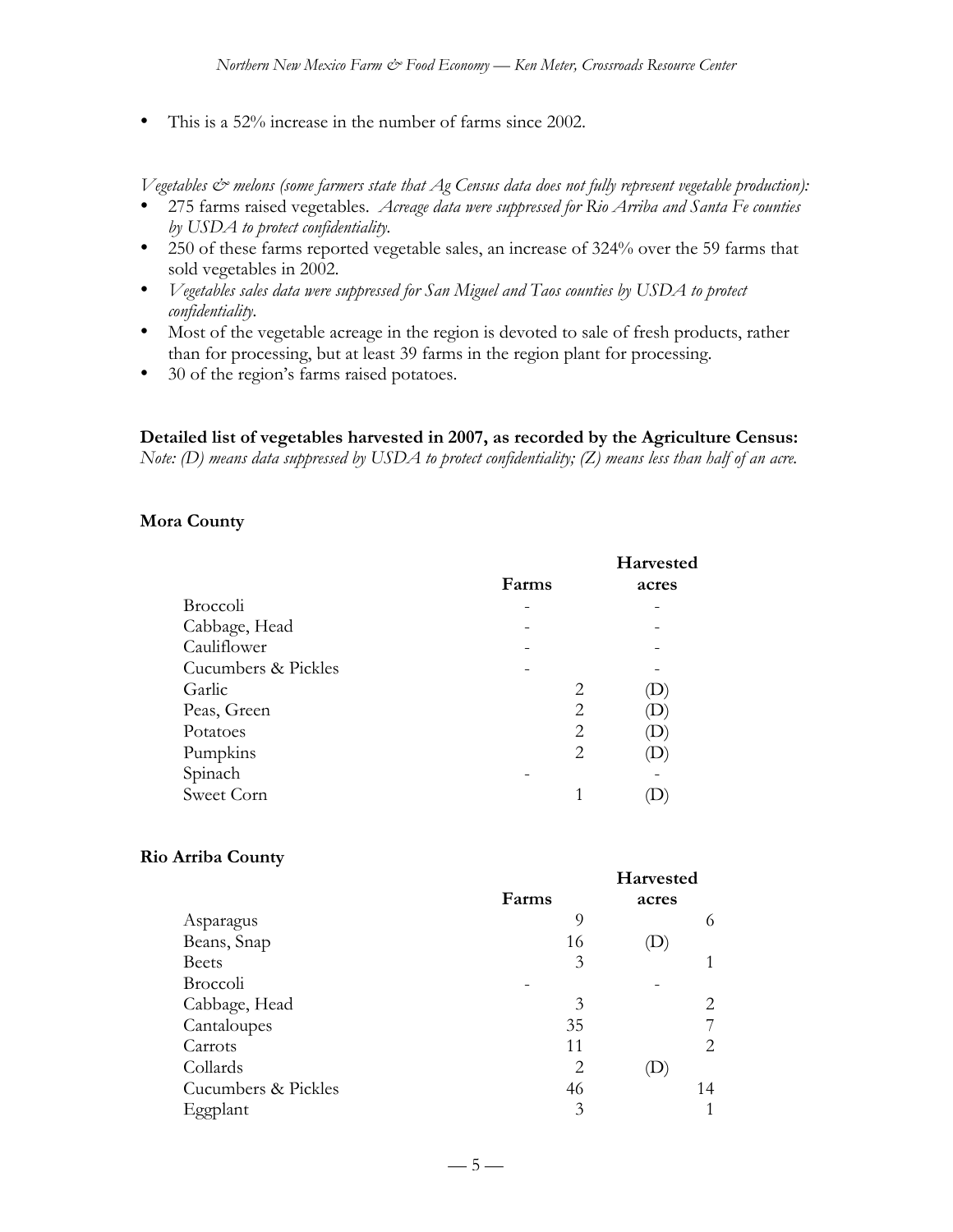| Garlic            | 18             |     | 4              |
|-------------------|----------------|-----|----------------|
| Herbs, Fresh Cut  | 7              |     | 1              |
| Honeydew Melons   | $\overline{2}$ | (D) |                |
| Kale              |                |     |                |
| Lettuce, all      | 6              |     | $\overline{2}$ |
| Lettuce, Leaf     | 6              |     | $\overline{2}$ |
| Okra              | 1              | (D) |                |
| Onions, Dry       | 15             |     | 3              |
| Onions, Green     | 3              | (Z) |                |
| Peas, Chinese     | $\mathbf{1}$   | (D) |                |
| Peas, Green       | 6              |     | 2              |
| Peas, Southern    | 23             |     | $\overline{7}$ |
| Peppers, Bell     | 9              |     | 9              |
| Peppers, Chile    | 56             |     | 56             |
| Potatoes          | 22             |     | 12             |
| Pumpkins          | 4              |     | 1              |
| Radishes          | 7              |     | 1              |
| Spinach           |                |     |                |
| Squash, all       | 25             |     |                |
| Squash, Summer    | 25             |     | 6              |
| Squash, Winter    | 7              |     | 1              |
| Sweet Corn        | 83             |     | 121            |
| Tomatoes in open  | 65             |     | 26             |
| Turnips           | 1              | (D) |                |
| Vegetables, other | 19             |     | 22             |
| Watermelons       | 10             |     | $\mathbf{1}$   |

# **San Miguel County**

|                     | Farms |   | <b>Harvested acres</b> |
|---------------------|-------|---|------------------------|
| Beans, Snap         |       | 2 |                        |
| Cantaloupes         |       |   |                        |
| Cucumbers & Pickles |       | 2 |                        |
| Garlic              |       |   |                        |
| Peas, Green         |       |   |                        |
| Peppers, Chile      |       |   |                        |
| Squash, all         |       | 2 |                        |
| Squash, Summer      |       | 2 |                        |
| Sweet Corn          |       | 6 | 6                      |
| Tomatoes in open    |       | 2 |                        |
| Vegetables, other   |       | 2 |                        |
| Watermelons         |       | 2 |                        |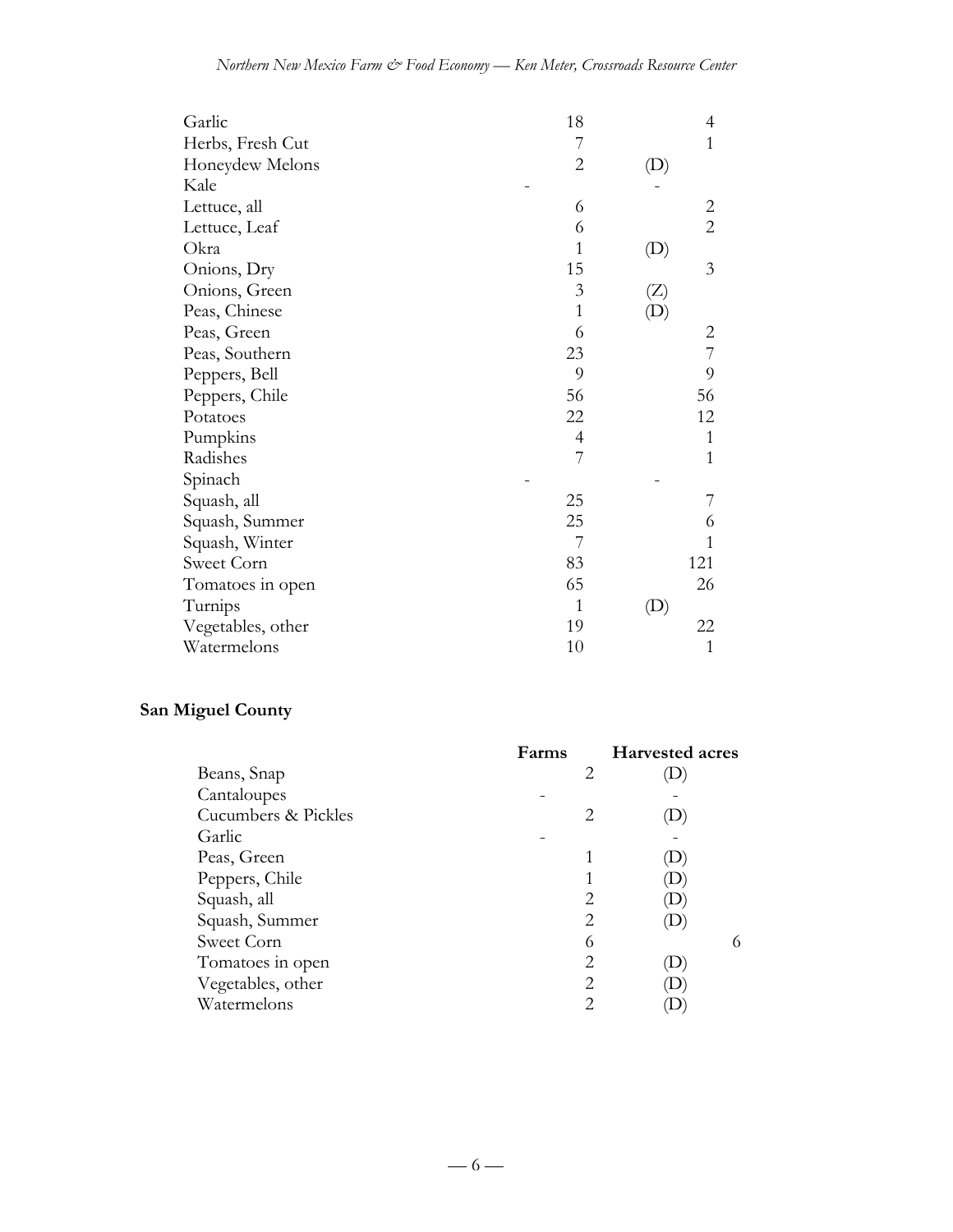# **Santa Fe County**

|                     | Farms          | Harvested acres |
|---------------------|----------------|-----------------|
| Beans, Snap         | 5              | (D)             |
| <b>Beets</b>        | $\overline{2}$ | (D)             |
| Broccoli            |                |                 |
| Cabbage, Chinese    | $\overline{c}$ | (D)             |
| Cabbage, Head       | 6              | 4               |
| Cantaloupes         | $\mathbf{1}$   | (D)             |
| Carrots             | 11             | 2               |
| Celery              |                |                 |
| Cucumbers & Pickles | 17             | 3               |
| Eggplant            | 5              | $\mathbf{1}$    |
| Garlic              | $\overline{4}$ | (Z)             |
| Herbs, Fresh Cut    | $\overline{4}$ | 6               |
| Lettuce, all        |                |                 |
| Lettuce, Leaf       |                |                 |
| Onions, Dry         | 10             | 5               |
| Onions, Green       | $\mathbf{2}$   | (D)             |
| Peas, Green         | 5              | $\mathbf{1}$    |
| Peas, Southern      | 8              | 3               |
| Peppers, Bell       | 5              | $\overline{3}$  |
| Peppers, Chile      | 21             | 28              |
| Potatoes            | 6              | $\mathbf{1}$    |
| Pumpkins            | 13             | 10              |
| Radishes            | 5              | $\mathbf{1}$    |
| Spinach             | $\overline{2}$ | (D)             |
| Squash, all         | 17             | 4               |
| Squash, Summer      | 11             | $\overline{c}$  |
| Squash, Winter      | 6              | $\overline{2}$  |
| Sweet Corn          | 27             | 40              |
| Tomatoes in open    | 29             | (D)             |
| Vegetables, other   | 9              | 3               |
| Watermelons         | 8              | $\overline{3}$  |

# **Taos County**

| ----                | Farms | Harvested<br>acres |
|---------------------|-------|--------------------|
| Beans, Snap         | 5     |                    |
| <b>Beets</b>        | 3     | $\overline{L}$     |
| Cabbage, Head       | 5     | 3                  |
| Carrots             | 5     | $\overline{2}$     |
| Collards            | 1     | $\cup$             |
| Cucumbers & Pickles | 11    | 3                  |
| Garlic              | 6     | $\overline{2}$     |
| Herbs, Fresh Cut    |       |                    |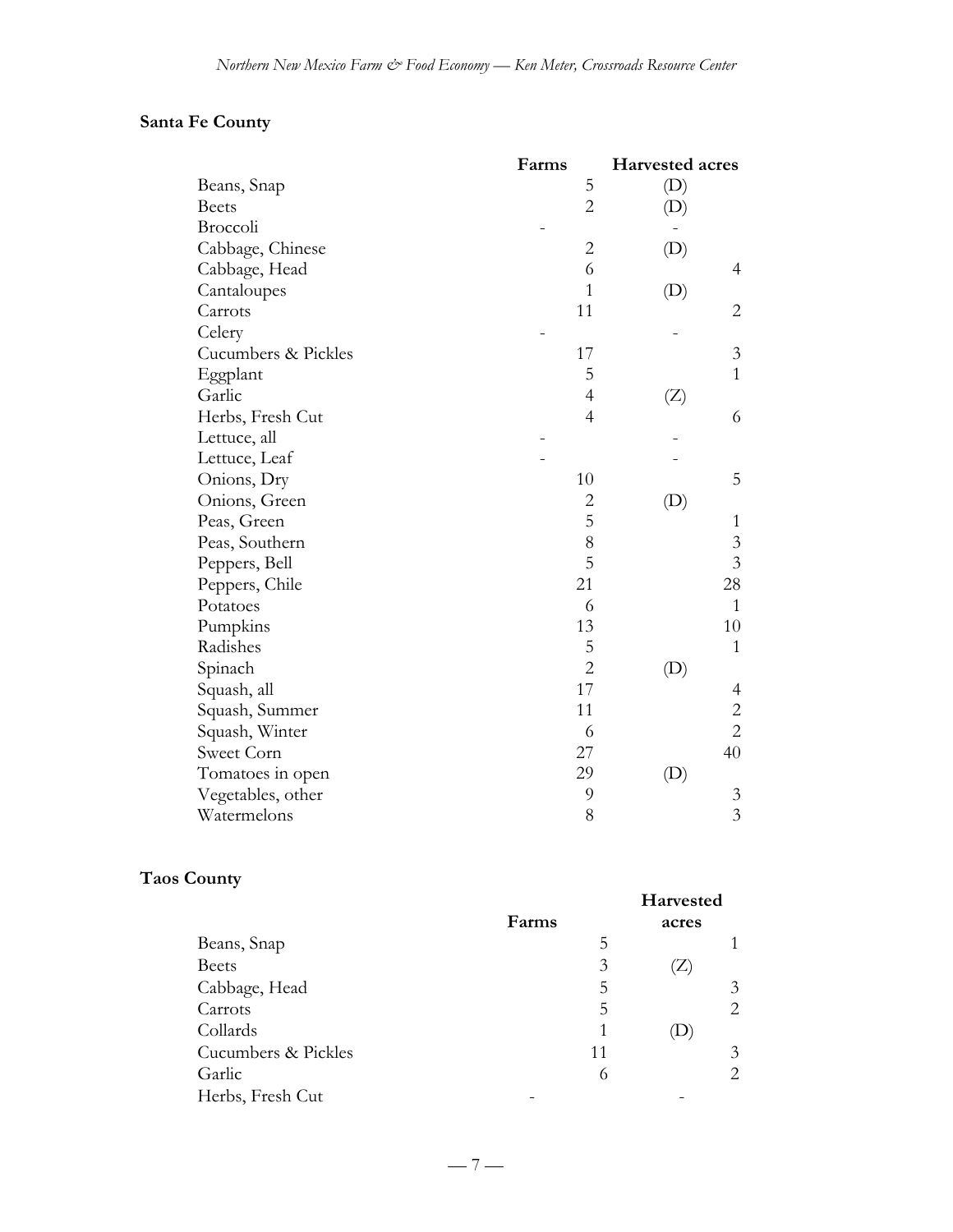| Kale                  | $\overline{4}$ | $\left( \mathrm{D}\right)$ |                |
|-----------------------|----------------|----------------------------|----------------|
| Lettuce, all          | 3              |                            | 2              |
| Lettuce, Head         |                |                            |                |
| Lettuce, Leaf         | 1              | $\left( \mathrm{D}\right)$ |                |
| Lettuce, Romaine      | 3              | $\left( \mathrm{D}\right)$ |                |
| <b>Mustard Greens</b> | 2              | $\left( \mathrm{D}\right)$ |                |
| Onions, Dry           | $\mathbf{1}$   | $\left( \mathrm{D}\right)$ |                |
| Onions, Green         | 1              | $\left( \mathrm{D}\right)$ |                |
| Peas, Green           | 1              | (D)                        |                |
| Peas, Southern        | 9              |                            | 4              |
| Peppers, Bell         | 2              | $\left( \mathrm{D}\right)$ |                |
| Peppers, Chile        | 3              | $(\mathrm{Z})$             |                |
| Pumpkins              | 10             |                            | 5              |
| Spinach               | 4              |                            | 2              |
| Squash, all           | 3              |                            | $\overline{2}$ |
| Squash, Summer        | 3              | $\left( \mathrm{D}\right)$ |                |
| Squash, Winter        | 1              | (D)                        |                |
| Sweet Corn            | 29             |                            | 37             |
| Tomatoes in open      | 9              |                            | 10             |
| Turnips               | 2              | (D)                        |                |
| Vegetables, other     | 7              |                            | 10             |

*Fruits & nuts (some farmers state that Ag Census data does not fully represent fruit production):*

- 1,154 acres of orchards are maintained by 442 farms.
- *Sales of fruits and nuts were suppressed in Mora, San Miguel and Taos counties by USDA to protect confidentiality,* but regional sales totaled at least \$1.5 million.
- This is an increase of 87% in the number of farms since 2002.

### **Detailed list of fruit & nut acreage in 2007, as recorded by the Agriculture Census:**

*Note: (D) means data suppressed by USDA to protect confidentiality; (Z) means less than half of an acre.*

# **Mora County**

|                 | Farms                       | Acres                      |
|-----------------|-----------------------------|----------------------------|
| Apples          | 15                          | 29                         |
| Cherries, Tart  | 2                           | $\left( \mathrm{L}\right)$ |
| Other noncitrus | 2                           | $\mathbf{D}$               |
| Peaches, all    | 2                           | $\mathbf{D}$               |
| Pears, all      | $\mathcal{D}_{\mathcal{L}}$ | D                          |
| Plums & Prunes  | 6                           |                            |
|                 |                             |                            |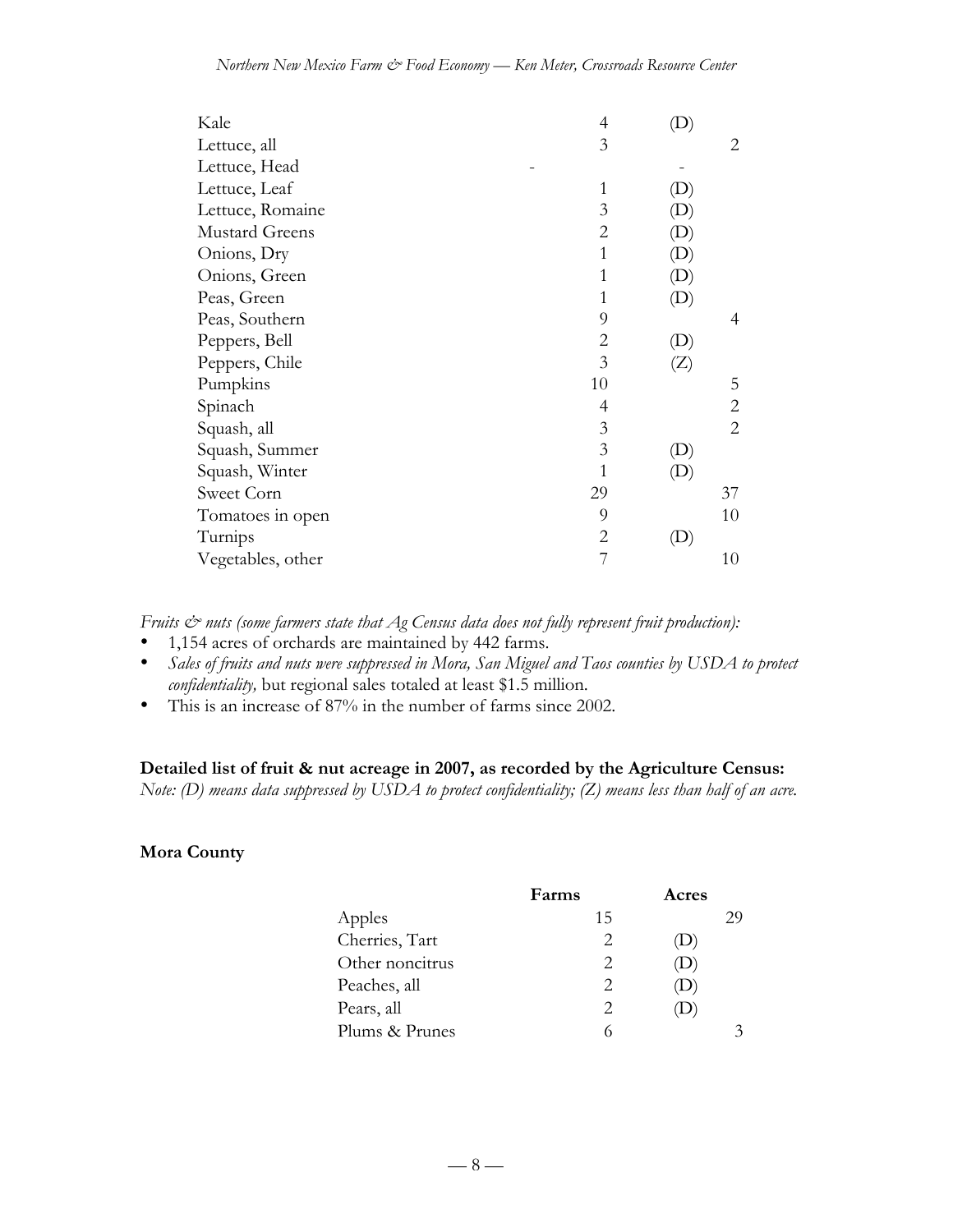# **Rio Arriba County**

| Farms | Acres |
|-------|-------|
| 252   | 629   |
| 18    |       |
| 42    | 30    |
| 6     | 3     |
| 43    | 52    |
| 3     |       |
|       | 3     |
| 92    | 73    |
| 40    | 16    |
| 3     | 1     |
| 26    | 21    |
|       |       |

# **San Miguel County**

|                 | Farms | Acres |
|-----------------|-------|-------|
| Apples          |       |       |
| Grapes          |       |       |
| Other noncitrus |       |       |
| Peaches, all    | 3     |       |
| Pecans          |       |       |

# **Santa Fe County**

|                 | Farms | Acres                      |
|-----------------|-------|----------------------------|
| Apples          | 81    | 123                        |
| Apricots        | 8     | 4                          |
| Cherries, Sweet | 3     | $\left( \mathrm{L}\right)$ |
| Cherries, Tart  | 2     |                            |
| Grapes          | 13    | 23                         |
| Noncitrus, all  | 92    | 185                        |
| Other noncitrus | 5     | 6                          |
| Peaches, all    | 28    | 12                         |
| Pears, all      | 21    | 15                         |
| Plums & Prunes  | 11    | 2                          |

# **Taos County**

|                 | Farms | Acres                      |
|-----------------|-------|----------------------------|
| Apples          | 35    | 43                         |
| Apricots        | 2     | $\left( \mathrm{L}\right)$ |
| Cherries, Sweet |       | $\mathbf D$                |
| Cherries, Tart  |       | $\mathbf U$                |
| Peaches, all    |       |                            |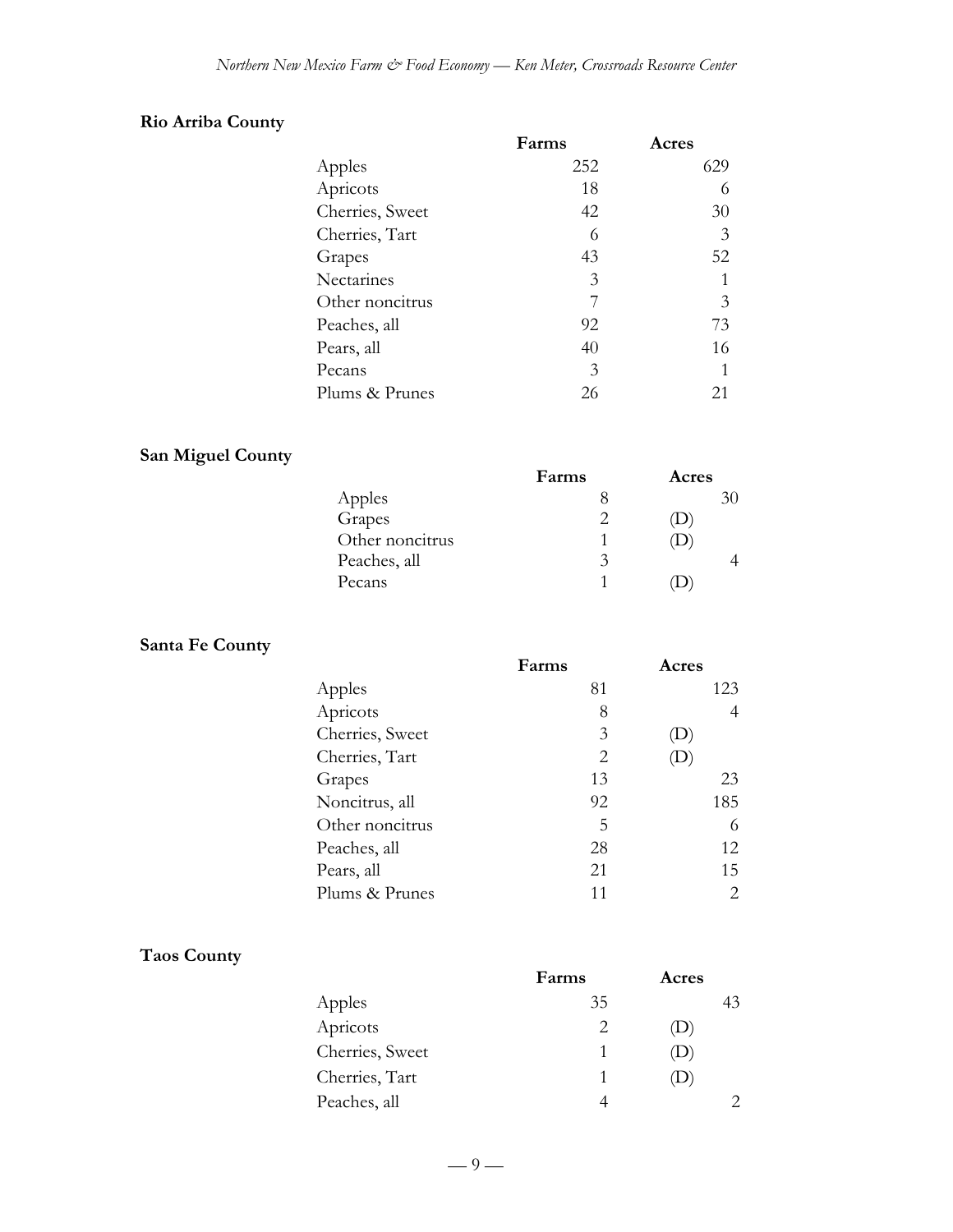| Pears, all     |  |  |
|----------------|--|--|
| Pecans         |  |  |
| Plums & Prunes |  |  |

**Detailed list of berry acreage in 2007, as recorded by the Agriculture Census** *(if a given county in the region is not listed as producing berries, the county is not named below): Note: (D) means data suppressed by USDA to protect confidentiality; (Z) means less than half of an acre.*

| <b>Mora County</b>       |                                                                             | Farms                                        | Acres                                             |
|--------------------------|-----------------------------------------------------------------------------|----------------------------------------------|---------------------------------------------------|
|                          | Raspberries                                                                 | $\overline{2}$                               | (D)                                               |
| Rio Arriba County        |                                                                             |                                              |                                                   |
|                          | Blackberries<br>Blueberries<br>Other berries<br>Raspberries<br>Strawberries | Farms<br>3<br>4<br>1<br>13<br>$\overline{4}$ | Acres<br>(D)<br>(D)<br>(D)<br>3<br>$\overline{1}$ |
| <b>San Miguel County</b> | Loganberries                                                                | Farms<br>$\overline{2}$                      | Acres<br>(D)                                      |
| Santa Fe County          |                                                                             |                                              |                                                   |
|                          | Blueberries<br>Other berries<br>Raspberries                                 | Farms<br>1<br>$\mathbf{2}$<br>6              | Acres<br>(D)<br>(D)<br>(D)                        |
| <b>Taos County</b>       |                                                                             |                                              |                                                   |
|                          | Raspberries                                                                 | Farms<br>4                                   | Acres<br>1                                        |

#### *Direct & organic sales:*

- One quarter of the farms in New Mexico that sell directly to consumers are in the Northern New Mexico region.
- The number of farms selling direct rose 65% to 377 from the 2002 level of 229.
- Direct sales more than doubled, to \$1.9 million from \$924,000 in 2002.
- Direct sales amount to 3.4% of total agricultural sales, over eight times the national average of 0.4%.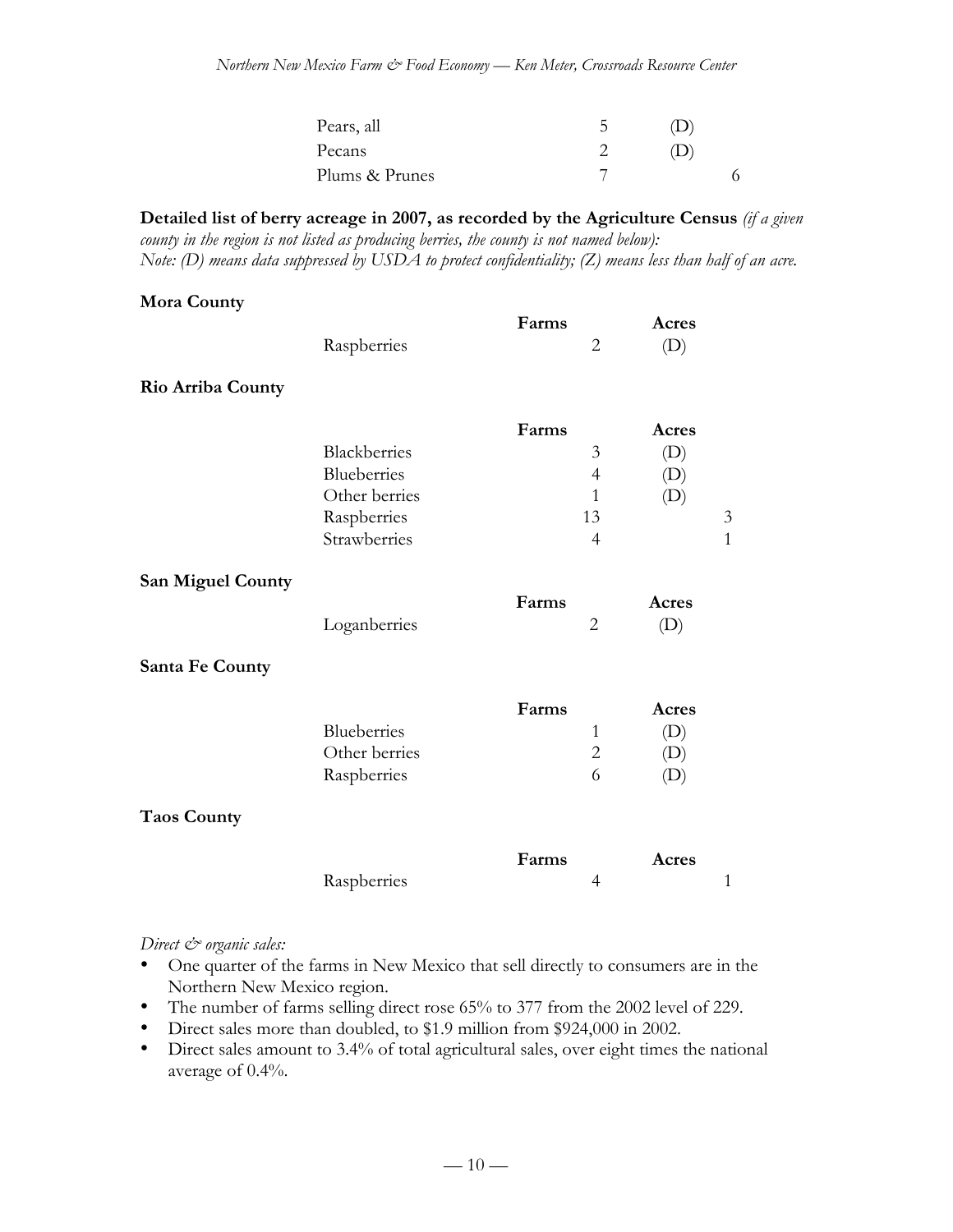- According to the U.S. Census of Agriculture, 48 farms report they sell through Community Supported Agriculture (CSA) style farms; this is 35% of New Mexico's total *[Note: some questions have been raised about the Agriculture Census count of CSA farms since it appears to overcount the number of such farms].* Local food leaders count 12 CSA farms in the region.
- 46% of the organic farms in the state of New Mexico (140 of 321) are in the northern region.
- This is 7,046 acres of land.
- The New Mexico Organic Commodities Commission reports that Northern New Mexico hosts 51 farms that are organically certified, 31% of New Mexico's certified organic farms. These farms operate a total of 19,047 acres, 18% of the state's certified acreage.
- According to the U.S. Census of Agriculture, organic cropland totaled 1,527 acres.
- 3,626 acres of pastureland are organically farmed.
- According to the U.S. Census of Agriculture, sales of organic products from the region's farms totaled \$1 million, 9% of the state total.
- 64% of the farms in the region selling organically sell less than \$5,000 of organic products; this represents 12% of organic sales.

*Note: direct and organic sales are likely to be underrepresented since data are often withheld to protect confidentiality.*

### *Conservation practices:*

- 865 farms practice rotational grazing or land management (27% of New Mexico's).
- 498 farms follow conservation practices (23% of New Mexico's).
- 137 farms generate electricity on the farm (25% of New Mexico's).

### **Mora County highlights**

- Mora county has 589 farms, 44% more than in 2002.
- The county has 914,549 acres of farmland, 4% less than in 2002.
- 79% of farmland is pastureland.
- The most prevalent farm size is 50-179 acres, with 175 farms.
- About 110 farms are between 10-49 acres.
- About 110 farms are between 180-499 acres.
- About 110 farms are over 1,000 acres.
- Mora County lists 670 Latino farm operators.
- The county lists 17 Native American farm operators.
- Mora county farms sold a combined \$7.6 million of products in 2007, 48% less than in 2002.
- It cost county farms \$10.3 to produce these products.
- Livestock sales totaled \$5.8 million, of which \$5.5 million was cattle sales.
- Crop income totaled \$1.8 million.
- Mora County ranks  $3<sup>rd</sup>$  in New Mexico for acreage devoted to field and grass seed crops.
- The county also ranks  $3<sup>rd</sup>$  in the state for acreage of Christmas trees, with 42 acres.
- Mora County farms raise 10,758 acres of forage crops, selling \$1 million.
- Sales of fruits from Mora County farms were not disclosed by the Census.
- County farms sold \$3,000 of vegetables.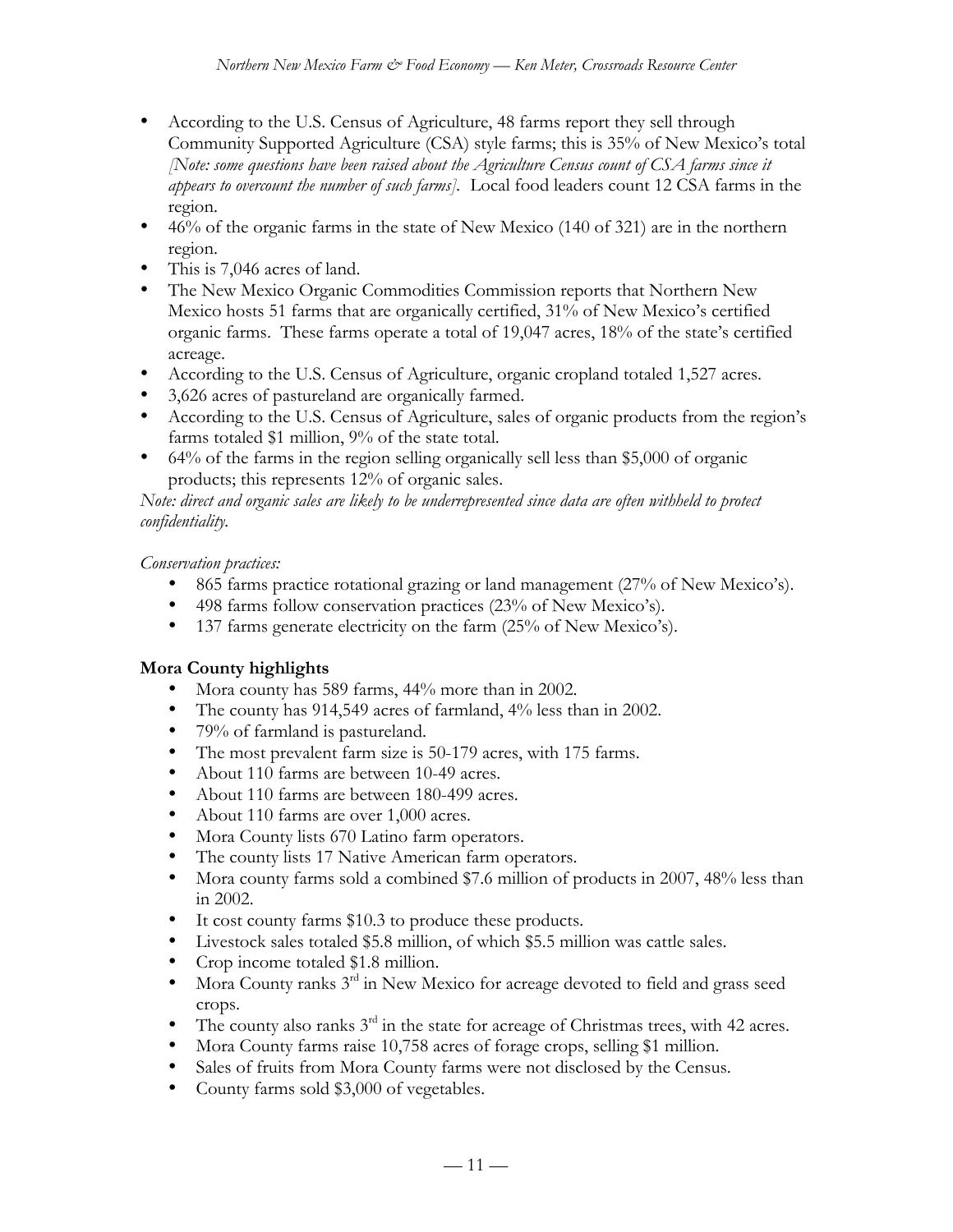# **Rio Arriba County highlights**

- Rio Arriba County has 1,312 farms, 33% more than in 2002.
- Acreage farmed increased slightly to 1.46 million acres.
- Rio Arriba has 1,400 Latino farm operators.
- The county lists 87 Native American farm operators.
- County farms sold \$12.8 million of commodities, 21% more than in 2002.
- The Census reports that production costs for these products totaled \$17 million.
- This included \$8.8 million of livestock (70%), and \$3.7 million of crops (30%).
- 88 state farms collected \$32,000 in federal subsidies.
- The most prevalent farm size is 10-49 acres, with 400 such farms.
- Next most prevalent size is 1-9 acres, with 340 farms.
- Rio Arriba is the top apple producing county in New Mexico, with 629 acres of orchards.
- The county ranks  $2<sup>nd</sup>$  in the state for turkey inventory, but the count of birds was not disclosed.
- Rio Arriba County ranks  $2<sup>nd</sup>$  in New Mexico for Christmas tree sales, with \$2,000.
- The county ranks  $3<sup>rd</sup>$  in the state for inventory of laying hens, with 3,040.
- Rio Arriba held an inventory of 3,202 horses, third largest in the state.
- The county has the  $4<sup>th</sup>$  largest acreage of nursery and ornamental crops.
- The county ranks  $5<sup>th</sup>$  in the state for poultry sales, with \$108,000.
- With 121 acres of corn, the county is the  $6<sup>th</sup>$  most important county in the state.
- Rio Arriba County ranks  $7<sup>th</sup>$  in the state for sheep and goat sales, with \$398,000.<br>• The county is the  $7<sup>th</sup>$  largest seller of fruits and nuts in New Mexico.
- The county is the 7<sup>th</sup> largest seller of fruits and nuts in New Mexico.
- The county also ranks 7<sup>th</sup> in land devoted to forage production, with 20,777 acres.
- Largest selling item in Rio Arriba County is cattle, with \$7.9 million.
- Fruit and nut sales total \$1.2 million.
- \$714,000 of vegetables were sold by county farms.

# **San Miguel County highlights**

- San Miguel County has 765 farms, 35% more than in 2002.
- County farms have 2.2 million acres of land, 7% more than five years before.
- Market value of production was \$17 million, up 40% from 2002.
- This included \$15.9 million of livestock sales, \$15.5 million of which was cattle sales.
- County farms made \$1.3 million of crop sales.
- Production costs for these commodities was \$18.7 million.
- The most prevalent farm size was over 1,000 acres, with 190 such farms.
- The county has 863 Latino farm operators.
- San Miguel County lists 40 Native American farm operators.
- Federal subsidies were given to 46 farms, totaling \$502,000.
- The county ranks 1<sup>st</sup> in New Mexico for acreage planted to oats, with 118 acres.
- San Miguel County is the only county in the state with significant acreage planted to soybeans.
- With 104 acres planted to corn, the county is the  $9<sup>th</sup>$  largest corn producing county in the state.
- The county ranks  $4<sup>th</sup>$  for inventory of horses, with 2,354.
- San Miguel ranks 4<sup>th</sup> for inventory of laying hens, with 1,667.
- Sales of fruits and vegetables were not disclosed by the Census.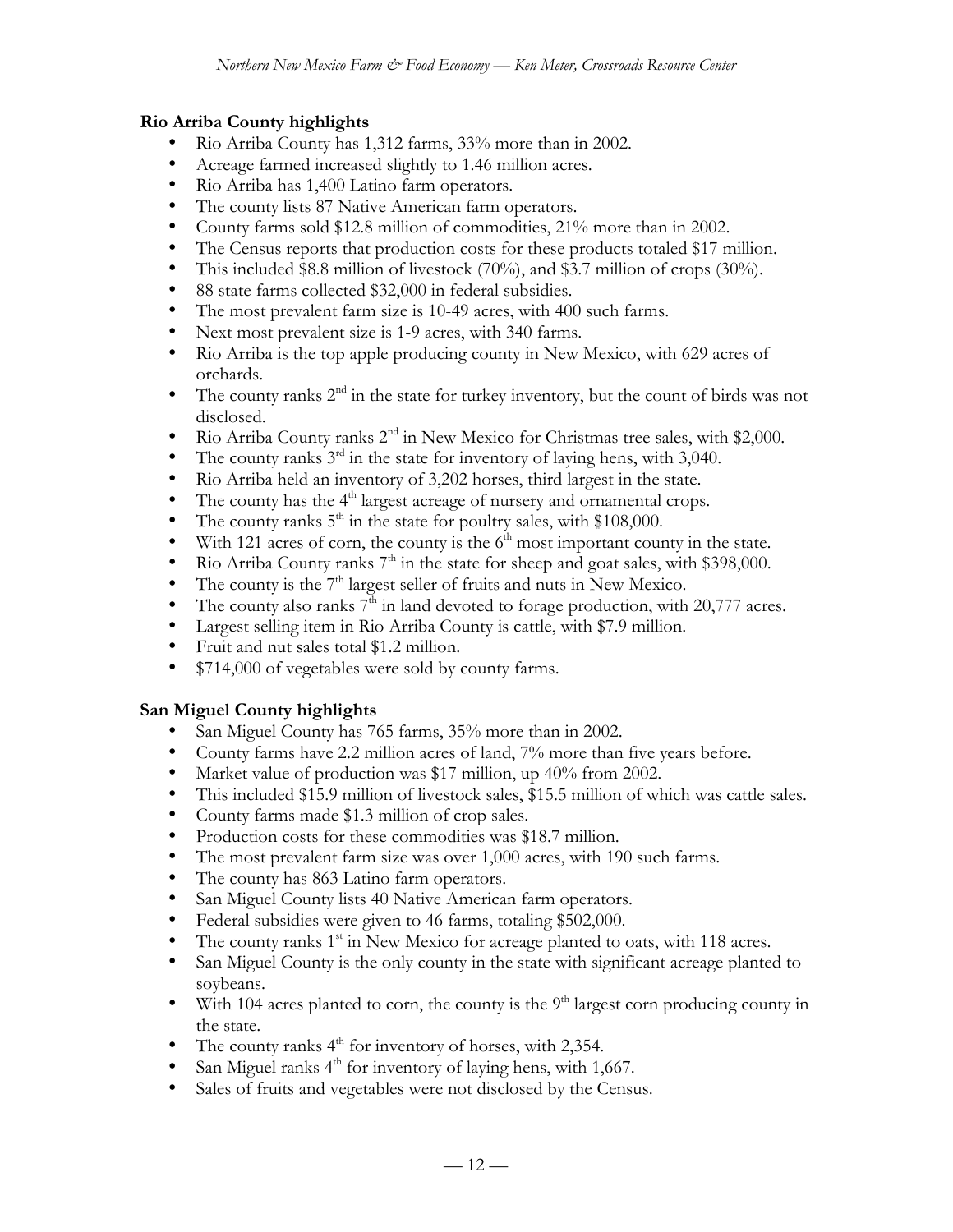### **Santa Fe County highlights**

- Santa Fe County has 489 farms, 6% more than in 2002.
- Farm acreage decreased 17% to 569,404 acres from 2002-2007.
- 86% of farmland was devoted to pasture.
- County farms sold \$12.6 million of commodities, 7% over 2002 sales.
- 68% of these sales were crops (\$8.6 million) and 32% were livestock sales (\$4 million).
- Production costs for selling these commodities was \$16.3 million.
- Santa Fe county has 233 Latino farm operators.
- The county lists 45 Native American farm operators.
- Most prevalent farm size was 1-9 acres, with 186 such farms.
- Next most prevalent size was 10-49 acres, with 140 farms.
- A total of \$49,000 in government payments was made to 22 Santa Fe County farms. This was 87% less than 2002 subsidies.
- Santa Fe County ranks  $3<sup>rd</sup>$  in New Mexico for sales of nursery and ornamental crops, with \$3.9 million. This was 99% of all crop sales in the county.
- The county ranks  $3<sup>rd</sup>$  in the state for turkey inventory, with 919.
- Santa Fe ranks 4<sup>th</sup> in New Mexico for acres planted for sod.
- The county is the  $5<sup>th</sup>$  largest apple producing county in the state, with 123 acres of orchards.
- With 4,367 acres, Santa Fe County ranks  $6<sup>th</sup>$  in New Mexico for corn silage acreage.
- The County ranks  $6<sup>th</sup>$  in the state for laying hens, with 2,300.
- Santa Fe ranks  $6<sup>th</sup>$  in poultry sales, with \$97,000.
- Cattle and calf sales total \$3 million.

### **Taos County highlights**

- Taos County has 637 farms, 41% more than in 2002.
- Total farm acreage is 456,932 acres, 2% less than in 2002.
- Market value of production totaled \$5.9 million, a 75% increase over 2002.
- 61% of this was livestock sales (\$3.6 million).
- 39% was crop sales (42.3 million).
- Production costs for these commodities totaled \$6.9 million.
- Most prevalent farm size was 10-49 acres, with 290 farms.
- Over 80% of all farms are less than 180 acres.
- The county has 616 Latino farm operators.
- Taos County lists 63 Native American farm operators.
- Leading commodity was cattle, with \$2.9 million in sales.
- Sales of forage crops totaled \$1.4 million.
- Sales of fruits and vegetables were not disclosed by the Agriculture Census.
- Taos County ranks 3rd in New Mexico for inventory of bison, with 375.
- The county ranks  $9<sup>th</sup>$  in inventory of horses, with 1,913.
- Taos County is the  $10<sup>th</sup>$  ranked county in the state for sweet corn acreage, with 37.
- The county has an inventory of 7,151 cattle.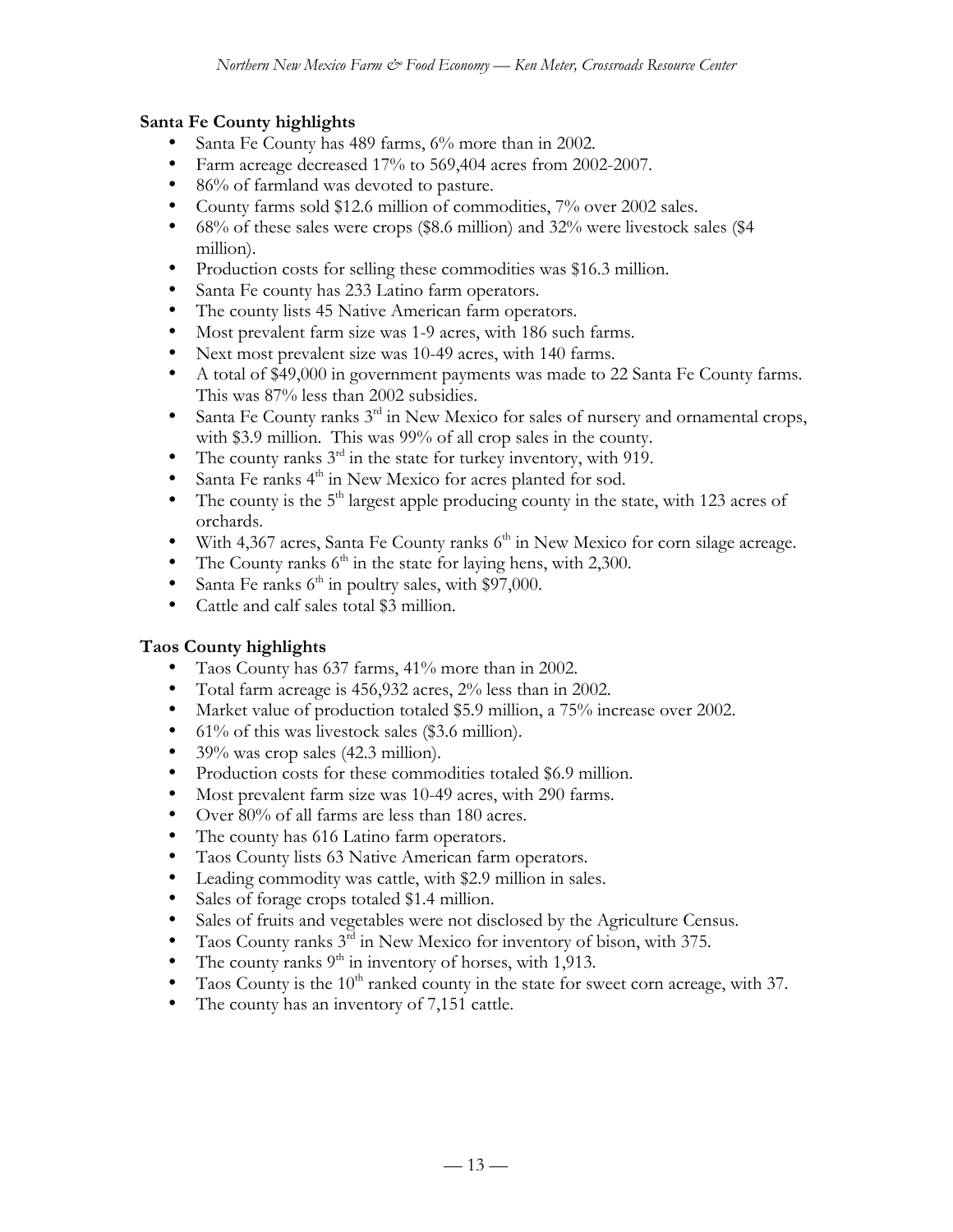



**Farm Production Balance** 

Northern New Mexico farmers sell \$80 million of commodities per year (1981-2007 average), spending \$97 million to raise them, for an average loss of \$17 million each year.

72% of the region's farms and ranches reported a net loss in 2007 (Agriculture Census), even after subsidies are taken into account.

Northern New Mexico farmers and ranchers earned \$49 million less by selling commodities in 1969 than they earned in 2007 (in 2007 dollars). Sales of livestock and related products have fallen ever since the peak sales of \$180 million in 1978. Crop income has stayed fairly constant since 1969. The most steadily increasing cost of production is feed costs, now at \$9.9 million per year.

Farmers and ranchers earn another \$8 million per year of farm-related income — primarily rental income for land (27-year average for 1981-2007). Federal farm support payments averaged \$3 million per year from 2001-2005.

*Source: Bureau of Economic Analysis*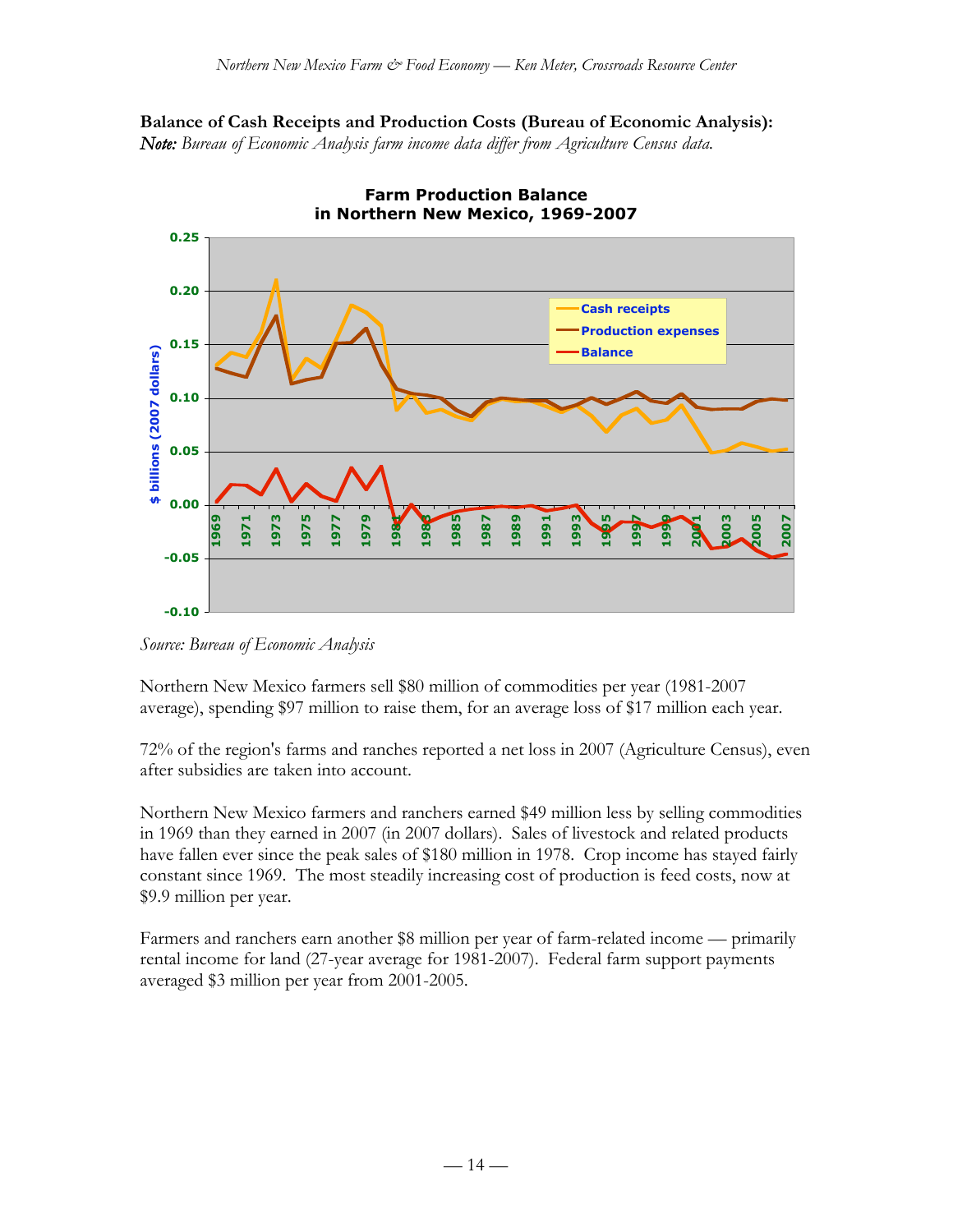

*Source: Bureau of Economic Analysis*

# **Northern New Mexico consumers (2007):**

Northern New Mexico consumers spend \$668 million buying food each year, including \$375 million for home use. Most of this food is produced outside the region. \$1.9 million of food products (3.4% of farm cash receipts, and 0.3% of local consumer needs) are sold by 377 farms directly to consumers, but not always to Northern New Mexico consumers, since this includes internet sales.

Estimated change in net assets for all region households was a combined loss of \$352 million in 2007 alone (BLS). This places additional pressure on Lower Rio Grande region residents as they pay for food.

# **Farm and food economy summary:**

Farms lose \$17 million each year producing food commodities, spending \$38 million buying inputs from external suppliers, for a total outflow of \$55 million from the region's economy.

Meanwhile, consumers spend more than \$602 million buying food from outside. Thus, total loss to the region is nearly \$655 million of potential wealth *each year*. This loss amounts to seven times the value of all commodities raised in the region.